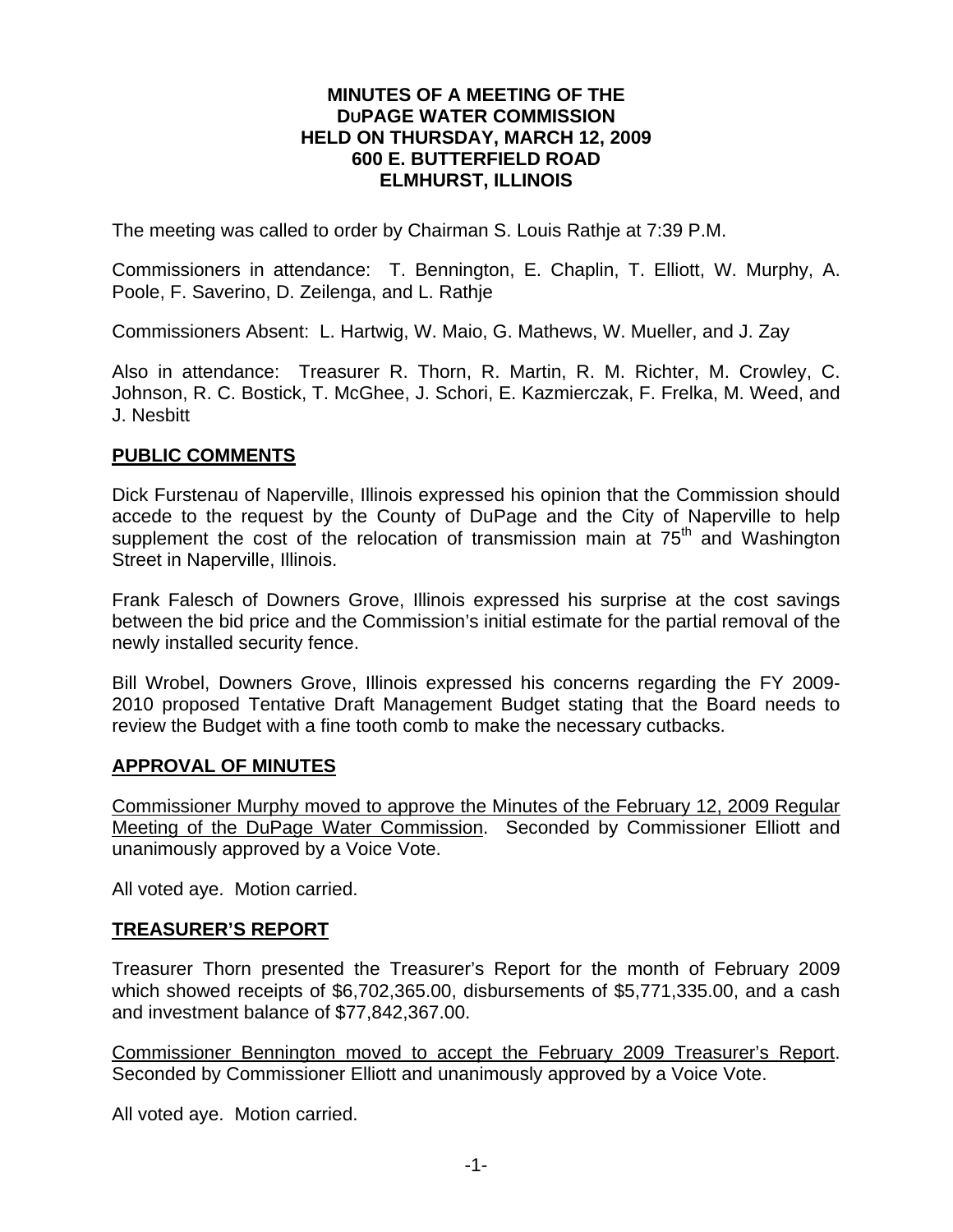# **COMMITTEE REPORTS**

# **Administration Committee – Reported by Commissioner Murphy**

Commissioner Murphy reported that the Administration Committee discussed the Commission's Online Financial Information and concurred with the recommendation of the Financial Administrator that additional financial information should be posted on the Commission's web site. Commissioner Murphy further reported that the Administration Committee directed the Staff Attorney to prepare a Resolution eliminating the \$4,000.00 per employee per fiscal year limitation on tuition reimbursement for action by the Board at its April meeting noting that Commissioner Chaplin is not in favor of the proposed change to the policy. Commissioner Murphy also reported that the Administration Committee discussed the FY 2009-2010 Project Schedule for the General Manager which would be updated and informally reviewed by the Administration Committee on a quarterly basis. Commissioner Murphy lastly reported that the process for the General Manager's upcoming performance evaluation would be commenced.

## **Engineering & Construction Committee**

Although there was no meeting due to lack of a quorum, Commissioner Poole reported that he reviewed and recommended for approval all Items listed on the Engineering & Construction Committee Agenda. Commissioner Poole additionally noted that Work Authorization Order No. 1 attached to Resolution No. R-15-09 had been issued already due to the time-sensitive nature of the repairs needed.

### **Finance Committee**

Although there was no meeting due to lack of a quorum, Commissioner Saverino reported that he and Commissioner Zeilenga reviewed and recommended for approval all Items listed on the Finance Committee Agenda.

### **CHAIRMAN'S REPORT**

Chairman Rathje reported that he and General Manager Martin attended the DuPage Mayors and Managers meeting on February 18<sup>th</sup> along with Catherine Hurley of Montgomery Watson Harza to present the 2008 Water Conservation & Protection Program Report and thought it was well received. Chairman Rathje further reported that although he was unable to attend the DuPage County Board meeting on March  $10<sup>th</sup>$ regarding the same presentation, he was informed that the meeting went well and noted that the Regional Water Supply Planning Group is in the process of developing water conservation recommendations for represented communities.

# **MAJORITY OMNIBUS VOTE AGENDA**

Commissioner Elliott requested that Resolution No. R-16-09 be removed from the Majority Omnibus Vote Agenda for separate consideration.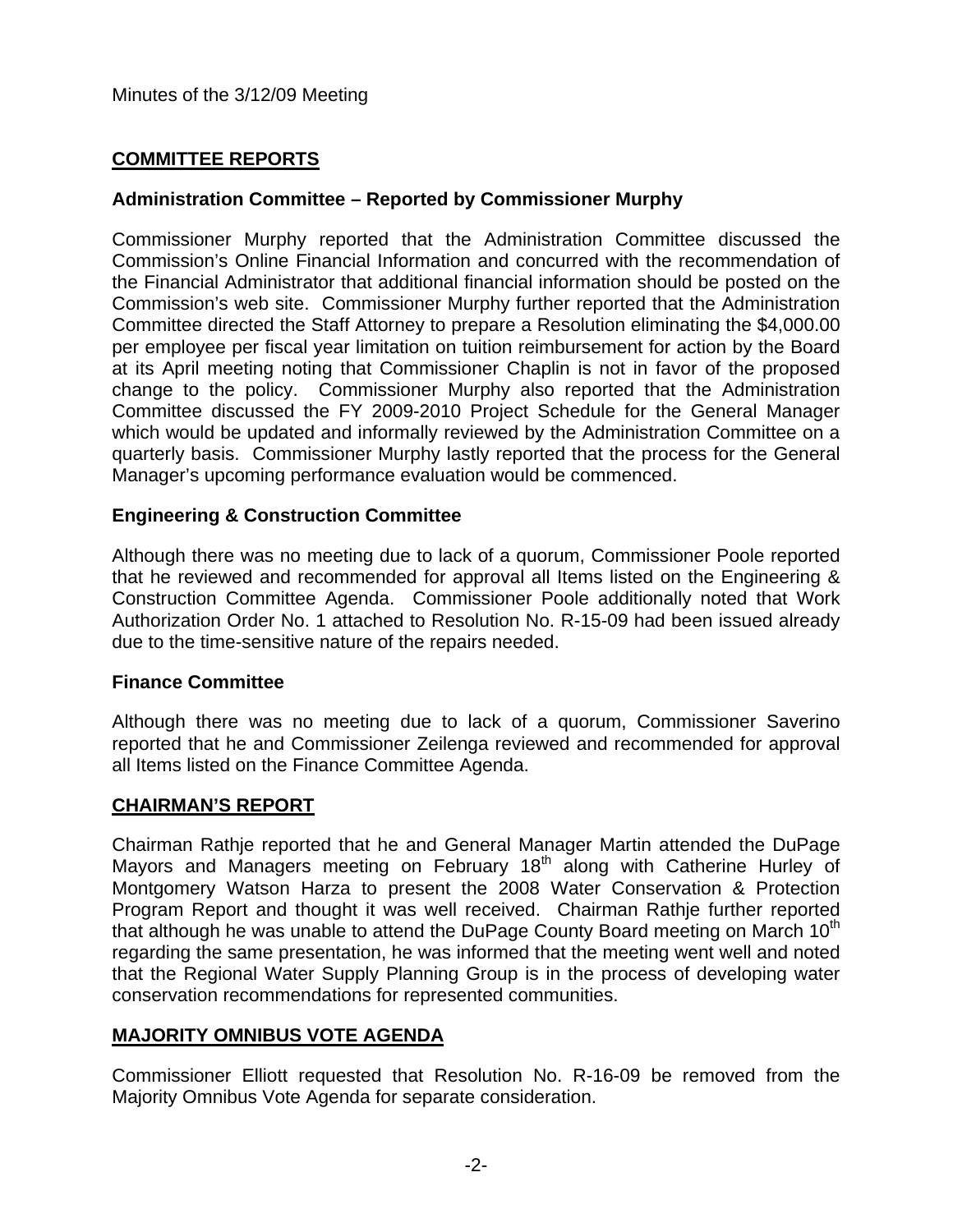## Minutes of the 3/12/09 Meeting

Commissioner Murphy moved to adopt Resolution No. R-17-09: A Resolution Amending Resolution No. R-6-08, being "A Resolution Authorizing the Electronic Transfer of Funds for the Direct Deposit of Commissioner and Treasurer Compensation, for the Payment of State of Illinois Withholding Taxes through the Electronic Federal Tax Payment System, and for the Remittance of Employee Contributions under the Commission's Deferred Compensation Plan and Approving and Authorizing the Execution of any Agreements Required in Connection Therewith." Seconded by Commissioner Elliott and unanimously approved by a Roll Call Vote:

- Ayes: T. Bennington, E. Chaplin, T. Elliott, W. Murphy, A. Poole, F. Saverino, D. Zeilenga, and L. Rathje
- Nays: None

Absent: L. Hartwig, W. Maio, G. Mathews, W. Mueller, and J. Zay

Commissioner Elliott moved to adopt Resolution No. R-16-09: A Resolution Awarding a Contract for Chain Link Fence Demolition, Re-Alignment, Fabric Replacement and Gate Work at the DuPage Pumping Station. Seconded by Commissioner Chaplin.

Before the vote was called, Commissioner Elliott noted that the chain link fence issue had been studied for several months and although the neighbors were eloquent in voicing their opinions and concerns, it is the duty to all citizens in DuPage County not to spend money for convenience purposes. Commissioner Elliott further noted that even though the bid cost of the project was below initial estimates, the more than \$22,000.00 involved was still a lot of money to spend to accommodate a small group of people and all public bodies need to spend funds wisely. Commissioner Elliott concluded his remarks by stating that the Commission did not do anything wrong and that the fence was installed for all the right reasons.

Commissioner Poole disagreed with Commissioner Elliott's opinion stating that the barbed wire was a big mistake and the bid received for the fence modifications in the amount of \$22,000.00 was a reasonable cost and, therefore, the mistake should be corrected. Commissioner Poole also suggested that the initial \$48,000.00 estimate was a "run-up number," to which General Manager Martin responded that the estimate was obtained from the installing fence contractor.

After Commissioner Chaplin agreed with Commissioner Poole, stating that the Commission had good neighbors and it was wrong to ignore the consensus of these neighbors, that the cost would be less than the proposed budget for employee tuition reimbursement, and that taxpayer funds should be used for projects they support, the motion failed for lack of an approving majority:

- Ayes: E. Chaplin, A. Poole, and D. Zeilenga
- Nays: T. Bennington, T. Elliott, W. Murphy, F. Saverino, and L. Rathje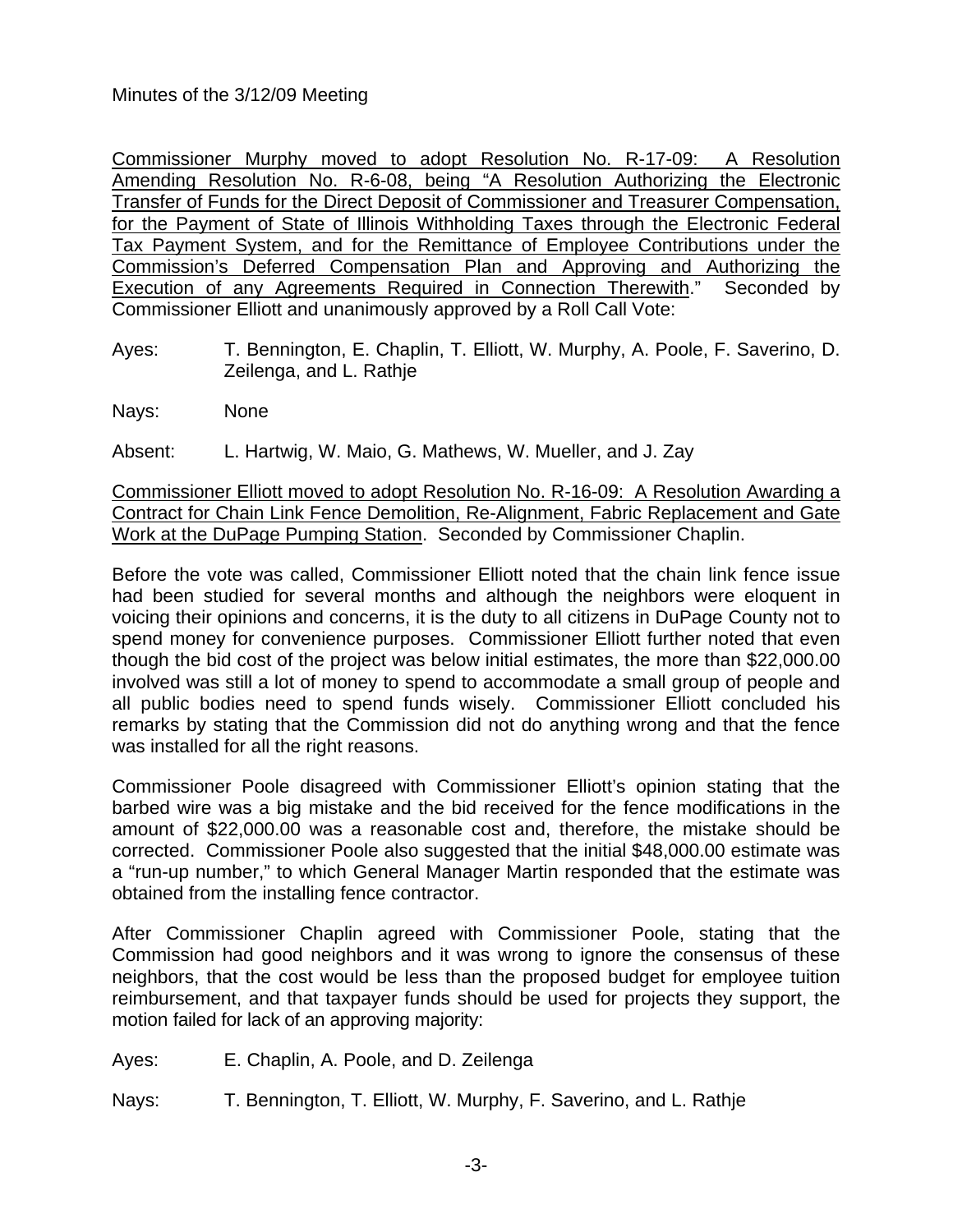Absent: L. Hartwig, W. Maio, G. Mathews, W. Mueller, and J. Zay

## **SUPER/SPECIAL MAJORITY OMNIBUS VOTE AGENDA**

Commissioner Chaplin requested that Resolution No. R-18-09 be removed from the Super/Special Majority Omnibus Vote Agenda for separate consideration.

Commissioner Elliott moved to adopt the items listed on the revised Super/Special Majority Omnibus Vote Agenda in a single group pursuant to the Omnibus Vote Procedures. Seconded by Commissioner Bennington and unanimously approved by a Roll Call Vote:

### **Super/Special Majority Omnibus Vote**

- Ayes: T. Bennington, E. Chaplin, T. Elliott, W. Murphy, A. Poole, F. Saverino, D. Zeilenga, and L. Rathje
- Nays: None
- Absent: L. Hartwig, W. Maio, G. Mathews, W. Mueller, and J. Zay
- Item 1: Ordinance No. O-2-09: An Ordinance Approving and Authorizing the Execution of an Intergovernmental Agreement between the DuPage Water Commission and the County of DuPage Concerning the Construction and Operation of a Joint Facility for the Glen Ellyn Heights Service Area— "Super/Special Majority Omnibus Vote"
- Item 2: Ordinance No. O-3-09: An Ordinance Approving and Authorizing the Execution of an Intergovernmental Agreement between the DuPage Water Commission and the County of DuPage Concerning the Construction and Operation of a Joint Facility for the Hobson Valley (Greene Road) Service Area—"Super/Special Majority Omnibus Vote"
- Item 3: Resolution No. R-10-09: A Resolution Approving and Ratifying Certain Work Authorization Orders Under Quick Response Contract QR-8/08 at the March 12, 2009, DuPage Water Commission Meeting—"Super/Special Majority Omnibus Vote"
- Item 4: Resolution No. R-11-09: A Resolution Approving and Authorizing the Execution of a Seventh Amendment to the Contract for Evaluation, Design, and Bidding of Electrical Generation Supply Facilities at the DuPage Pump Station—"Super/Special Majority Omnibus Vote"
- Item 5: Resolution No. R-12-09: A Resolution Approving and Ratifying Certain Task Orders Under a Master Contract with Patrick Engineering, Inc. at the March 12, 2009, DuPage Water Commission Meeting—"Super/Special Majority Omnibus Vote"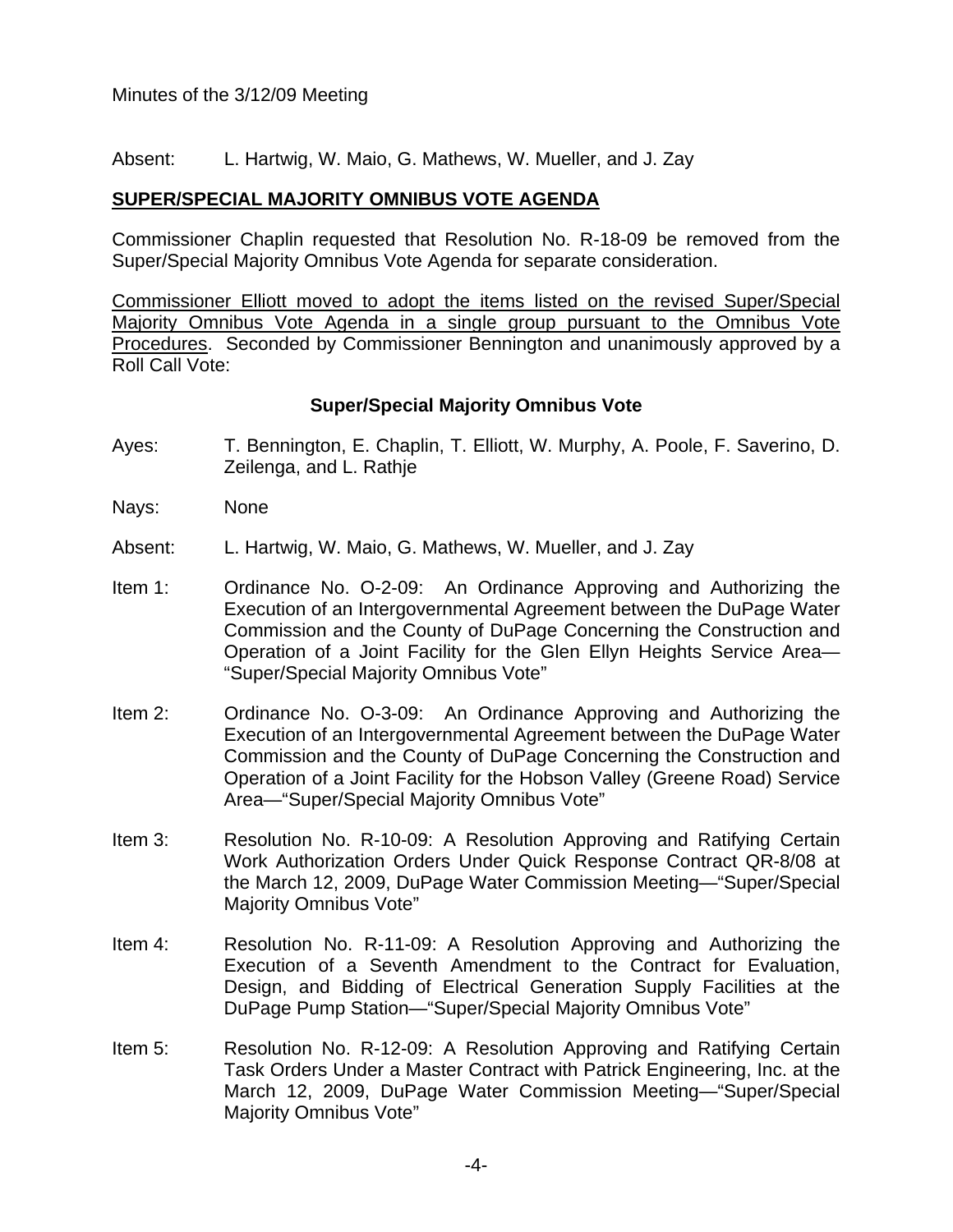- Item 6: Resolution No. R-13-09: A Resolution Approving a First Amendment to Task Order No. 24 Under the Master Contract with AECOM USA, Inc.— "Super/Special Majority Omnibus Vote"
- Item 7: Resolution No. R-14-09: A Resolution Approving a First Amendment to Task Order No. 25 Under the Master Contract with AECOM USA, Inc.— "Super/Special Majority Omnibus Vote"
- Item 8: Resolution No. R-15-09: A Resolution Approving and Ratifying Certain Work Authorization Orders Under Quick Response Contract QRE-4/08 at the March 12, 2009, DuPage Water Commission Meeting—"Super/Special Majority Omnibus Vote"

In regards to Resolution No. R-18-09: A Resolution Approving and Authorizing the Execution of Telephone and Internet Service Agreements between the DuPage Water Commission and CIMCO Communications, Inc., Commissioner Chaplin commented that every month it appears as if the purchasing procedures of the Commission's By-Laws were not being followed and asked for an explanation as to why sealed proposals were not requested. General Manager Martin stated that he was not aware of anyone else that provides this service so the Commission would have to stay with its current service provider, AT&T, whose service has been increasingly unreliable. After which, Instrumentation/Remote Facilities Supervisor Schori clarified that three companies were initially contacted and only one company returned the call.

Commissioner Chaplin moved to direct staff to obtain sealed proposals for Telephone and Internet Service, with the award to be brought back to the Board for approval. Seconded by Commissioner Zeilenga and unanimously approved by a Roll Call Vote:

Ayes: T. Bennington, E. Chaplin, T. Elliott, W. Murphy, A. Poole, F. Saverino, D. Zeilenga, and L. Rathje

Nays: None

Absent: L. Hartwig, W. Maio, G. Mathews, W. Mueller, and J. Zay

# **OLD BUSINESS**

Commissioner Poole moved to table discussion regarding the request by the County of DuPage and the City of Naperville to supplement the cost of the relocation of the Commission's South Transmission Main at  $75<sup>th</sup>$  Street and Washington Street to the April 9, 2009, Commission meeting. Seconded by Commissioner Bennington and unanimously approved by a Voice Vote.

All voted aye. Motion carried.

With respect to the discussion of the FY 2009-2010 Tentative Management Budget, Commissioner Chaplin commented that the questions she submitted were based upon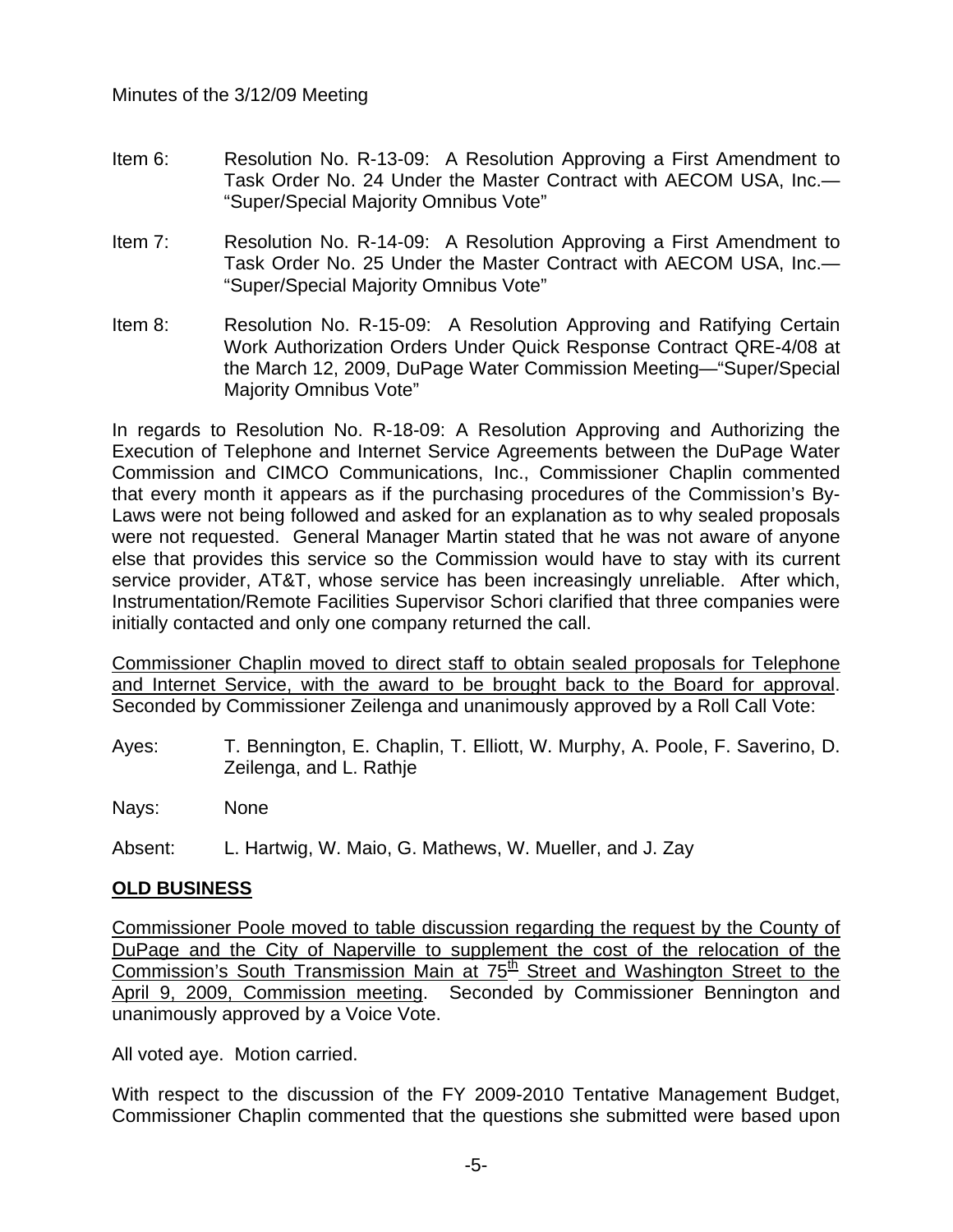the country's current economic situation and not due to any personal animosity toward employees. Commissioner Chaplin further stated that staff needs to be mindful of what is going on in the world and noted there is no justifiable reason to spend money towards holiday parties, employee recognition luncheons, and employee tuition reimbursement when people are struggling just to put food on the table. It was suggested by Commissioner Chaplin that although staff is doing a good job at reducing office supply costs, further adjustments could be made for even more savings. After Commissioner Chaplin (i) stated that even small cutbacks make big statements, especially when the Commission is proposing to increase the water rate even more than previously planned, and (ii) confirmed that the proposed budget and water rate only needed to be approved by April  $30<sup>th</sup>$ , she then suggested that due to the lack of a guorum at the February 12, 2009 Committee of the Whole meeting, the Board should conduct a full discussion of the proposed Budget at the April meeting.

In keeping with the discussion on cost savings, Commissioner Elliott referred back to the office supplies by suggesting all future Board packet material be sent by electronic mail to eliminate paper copies as well as the high cost of overnight delivery. Commissioner Zeilenga agreed with Commissioner Elliott's suggestion, but requested that a copy of the Agenda materials be available at the meeting and a copy of the Agenda be placed at each Commissioner's seat.

In referring back to the newly installed fence issue, Commissioner Poole moved to direct staff to remove the barbed wire from the fence. Seconded by Commissioner Chaplin.

Commissioner Saverino advised that although he could support Commissioners Poole and Chaplin regarding the removal of the barbed wire, it made no sense to have the barbed wire removed by staff. After Facilities Construction Supervisor Bostick confirmed that a unit price cost for removing the barbed wire was included in the bid proposals received, and that the unit pricing proposed by the low bidder, GFS Fence, Guardrail, & Signage, Inc., was approximately \$4,000, Commissioner Poole amended his motion, with the consent of the seconder, to direct the removal of the barbed wire from the fence using the low bidder at the unit pricing included low bidder's bid proposal. There being no further discussion, the amended motion to remove the barbed wire from the fence using the low bidder at the unit pricing included low bidder's bid proposal was unanimously approved by a Voice Vote.

All voted aye. Motion carried.

# **NEW BUSINESS**

Before moving on to the next Agenda item, a concern was raised by General Manager Martin regarding hiring the consulting services of Peters and Associates for computer software purposes. General Manager Martin advised that he would like to retain the services of Peters and Associates to upgrade the Commission's web site using SharePoint but that he was requesting Board approval even though the purchase was